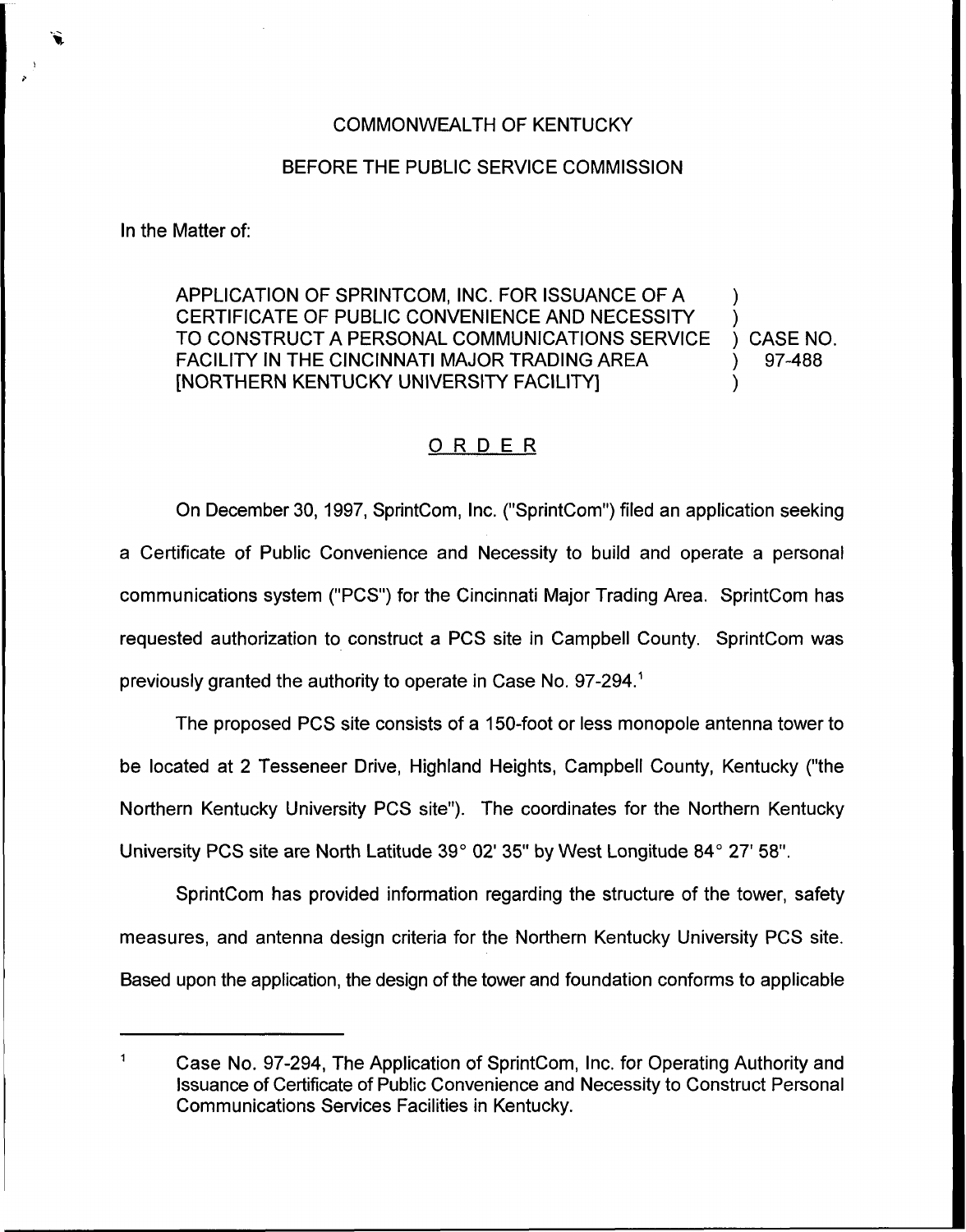nationally recognized building standards, and the plans have been certified by a Registered Professional Engineer.

Pursuant to KRS 100.324(1), the Northern Kentucky University PCS site's construction is exempt from local zoning ordinances; however, SprintCom notified the Highland Heights Planning and Zoning Commission. The Airspace Safety Analysis Corporation has determined that a tower at this site would need to exceed 200' to require approval from the Federal Aviation Administration, and the Kentucky Airport Zoning Commission notified SprintCom of the same.

SprintCom has filed notices verifying that each person who owns property or who resides within 500 feet of the Northern Kentucky University PCS site has been notified of the pending construction. The notice solicited any comments and informed the property owners or residents of their right to intervene. In addition, notice was posted in a visible location on the proposed site for at least two weeks after SprintCom's application was filed. To date, no intervention requests have been received.

Pursuant to KRS 278.280, the Commission is required to determine proper practices to be observed when it finds, upon complaint or on its own motion, that the facilities of any utility subject to its jurisdiction are unreasonable, unsafe, improper, or insufficient, To assist the Commission in its efforts to comply with this mandate, SprintCom should notify the Commission if it does not use this antenna tower to provide PCS radio telecommunications services in the manner set out in its application and this Order. Upon receipt of such notice, the Commission may, on its own motion, institute proceedings to consider the proper practices, including removal of the unused antenna tower, which should be observed by SprintCom.

-2-